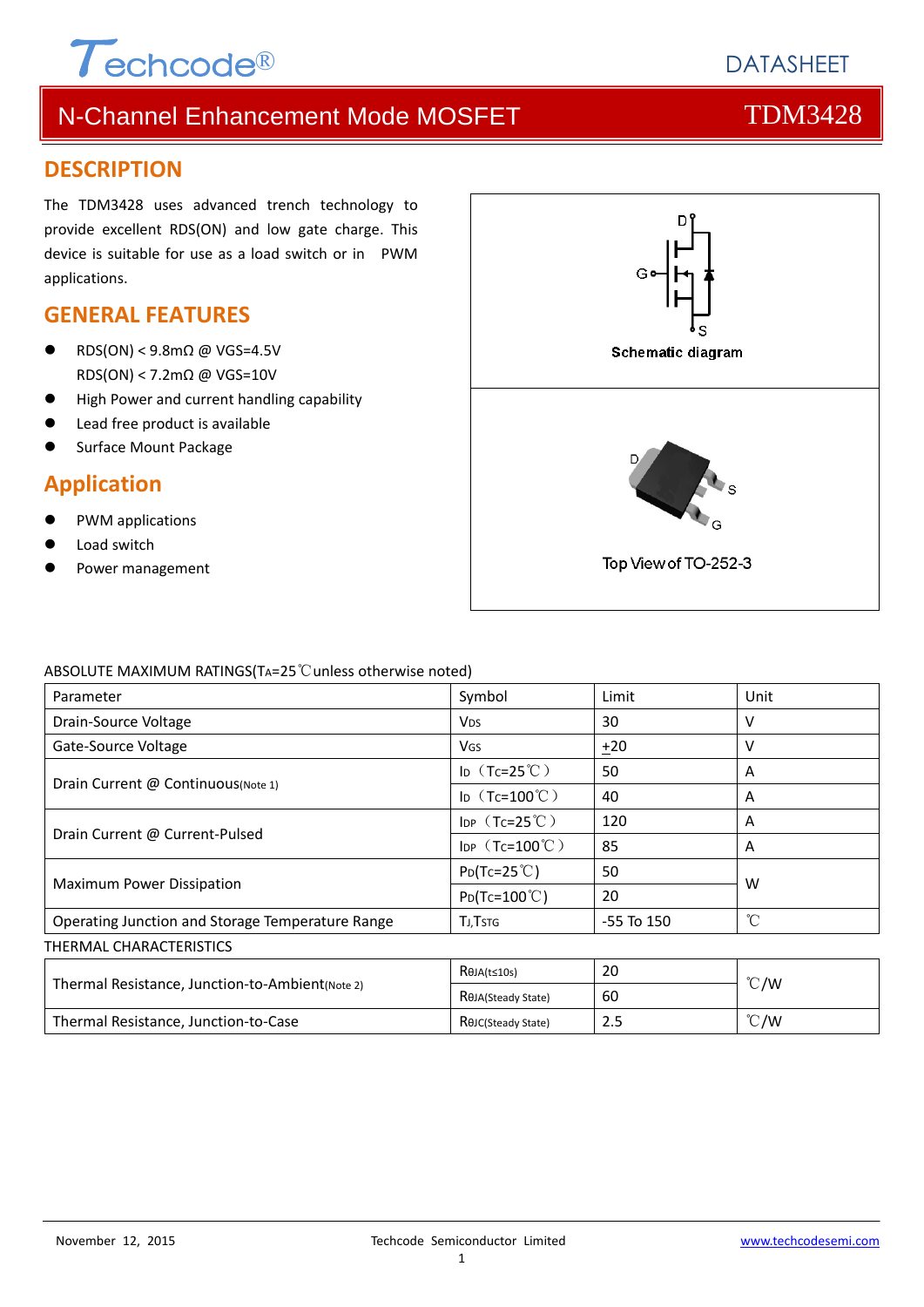

## **ELECTRICAL CHARACTERISTICS (TA=25**℃**unless otherwise noted)**

| Parameter                                 | Symbol                   | Condition                                                     |                     | Min            | Typ            | Max            | Unit      |  |
|-------------------------------------------|--------------------------|---------------------------------------------------------------|---------------------|----------------|----------------|----------------|-----------|--|
| OFF CHARACTERISTICS                       |                          |                                                               |                     |                |                |                |           |  |
| Drain-Source Breakdown Voltage            | <b>BV</b> <sub>DSS</sub> | VGS=0V ID=250µA                                               |                     |                | $\mathbb{L}$   | $\omega$       | V         |  |
| Zero Gate Voltage Drain Current           | <b>IDSS</b>              | V <sub>DS</sub> =24V,V <sub>GS</sub> =0V                      |                     |                | $\blacksquare$ | $\mathbf{1}$   | $\mu$ A   |  |
| Gate-Body Leakage Current                 | <b>IGSS</b>              | VGS=±20V,VDS=0V                                               |                     | $\overline{a}$ | $\blacksquare$ | ±100           | nA        |  |
| <b>ON CHARACTERISTICS (Note 3)</b>        |                          |                                                               |                     |                |                |                |           |  |
| <b>Gate Threshold Voltage</b>             | VGS(th)                  | V <sub>DS</sub> =VGS, I <sub>D</sub> =250µA                   |                     | 1.5            | 1.8            | 2.5            | $\vee$    |  |
| Drain-Source On-State Resistance          | R <sub>DS</sub> (ON)     | VGS=4.5V, ID=15A                                              |                     | $\overline{a}$ | 7.6            | 9.8            |           |  |
|                                           |                          | VGS=10V, ID=30A                                               |                     | $\overline{a}$ | 5.9            | 7.2            | $m\Omega$ |  |
|                                           |                          |                                                               | $T_J = 125^{\circ}$ | $\overline{a}$ | 8.9            | $\equiv$       |           |  |
| <b>DYNAMIC CHARACTERISTICS (Note4)</b>    |                          |                                                               |                     |                |                |                |           |  |
| Gate Resistance                           | R <sub>G</sub>           | VGS=0V, VDS=0V, F=1MHz                                        |                     | 0.7            | $\mathbf{1}$   | 1.5            | Ω         |  |
| Input Capacitance                         | Ciss                     | VDS=15V, VGS=0V, F=1.0MHz                                     |                     | 980            | 1180           | 1400           | PF        |  |
| <b>Output Capacitance</b>                 | Coss                     |                                                               |                     | 158            | 190            | 228            | PF        |  |
| Reverse Transfer Capacitance              | Crss                     |                                                               |                     | 90             | 115            | 140            | PF        |  |
| <b>SWITCHING CHARACTERISTICS (Note 4)</b> |                          |                                                               |                     |                |                |                |           |  |
| Turn-on Delay Time                        | $td($ on $)$             | VDS=15V, RL=15 $\Omega$ , VGS=10V, RGEN=6 $\Omega$<br>$ID=1A$ |                     | $\Box$         | 11             | 20             | nS        |  |
| Turn-on Rise Time                         | tr                       |                                                               |                     | $\overline{a}$ | 12             | 22             | nS        |  |
| Turn-Off Delay Time                       | $td($ off $)$            |                                                               |                     |                | 36             | 60             | nS        |  |
| Turn-Off Fall Time                        | tf                       |                                                               |                     | L.             | 10             | 19             | nS        |  |
| <b>Total Gate Charge</b>                  | Qg                       | V <sub>DS</sub> =15V,I <sub>D</sub> =30A,V <sub>GS</sub> =10V |                     | $\overline{a}$ | 20             | 24             | nC        |  |
| Gate-Source Charge                        | Qgs                      |                                                               |                     | $\overline{a}$ | 2.2            | 2.7            | nC        |  |
| Gate-Drain Charge                         | Qgd                      |                                                               |                     | $\overline{a}$ | 3.5            | 4.1            | nC        |  |
| Body Diode Reverse Recovery Time          | Trr                      | IF=5A, dl/dt=100A/us                                          |                     | $\overline{a}$ | 20             | $\overline{a}$ | nS        |  |
| Body Diode Reverse Recovery Charge        | Qrr                      |                                                               |                     | $\overline{a}$ | 10             | $\Box$         | nC        |  |
| DRAIN-SOURCE DIODE CHARACTERISTICS        |                          |                                                               |                     |                |                |                |           |  |
| Diode Forward Voltage (Note 3)            | <b>V<sub>SD</sub></b>    | VGS=0V,Is=15A                                                 |                     |                | 0.85           | 1.1            | $\vee$    |  |

NOTES:

1. Repetitive Rating: Pulse width limited by maximum junction temperature.

2. Surface Mounted on 1in2 FR4 Board,  $t \leq 10$  sec.

3. Pulse Test: Pulse Width  $\leq 300$ μs, Duty Cycle  $\leq 2\%$ .

4. Guaranteed by design, not subject to production testing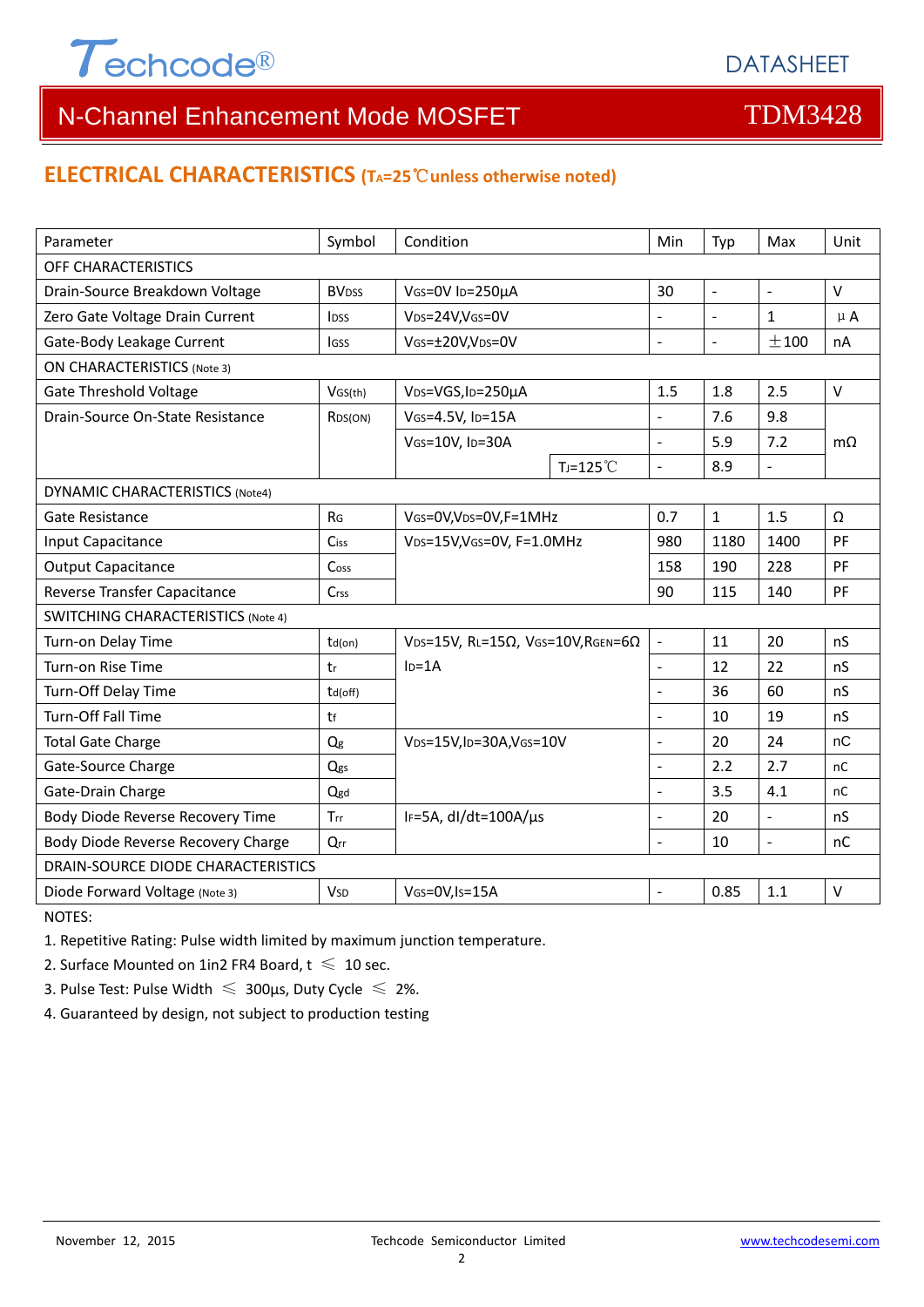

## **Typical Operating Characteristics**

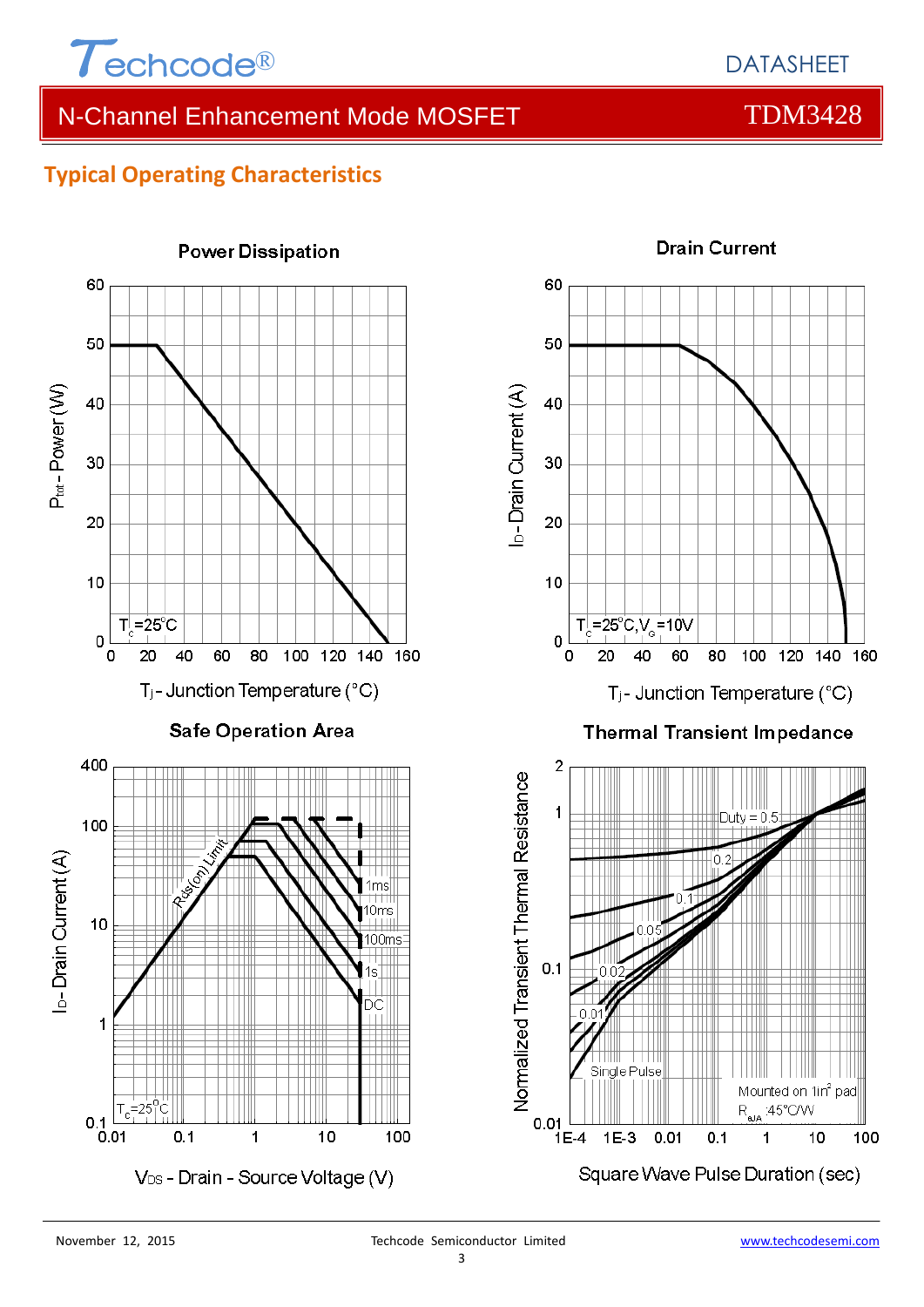

## **Typical Operating Characteristics(Cont.)**



### **Output Characteristics**



**Drain-Source On Resistance** 

## I<sub>D</sub>-Drain Current (A) **Gate Threshold Voltage**

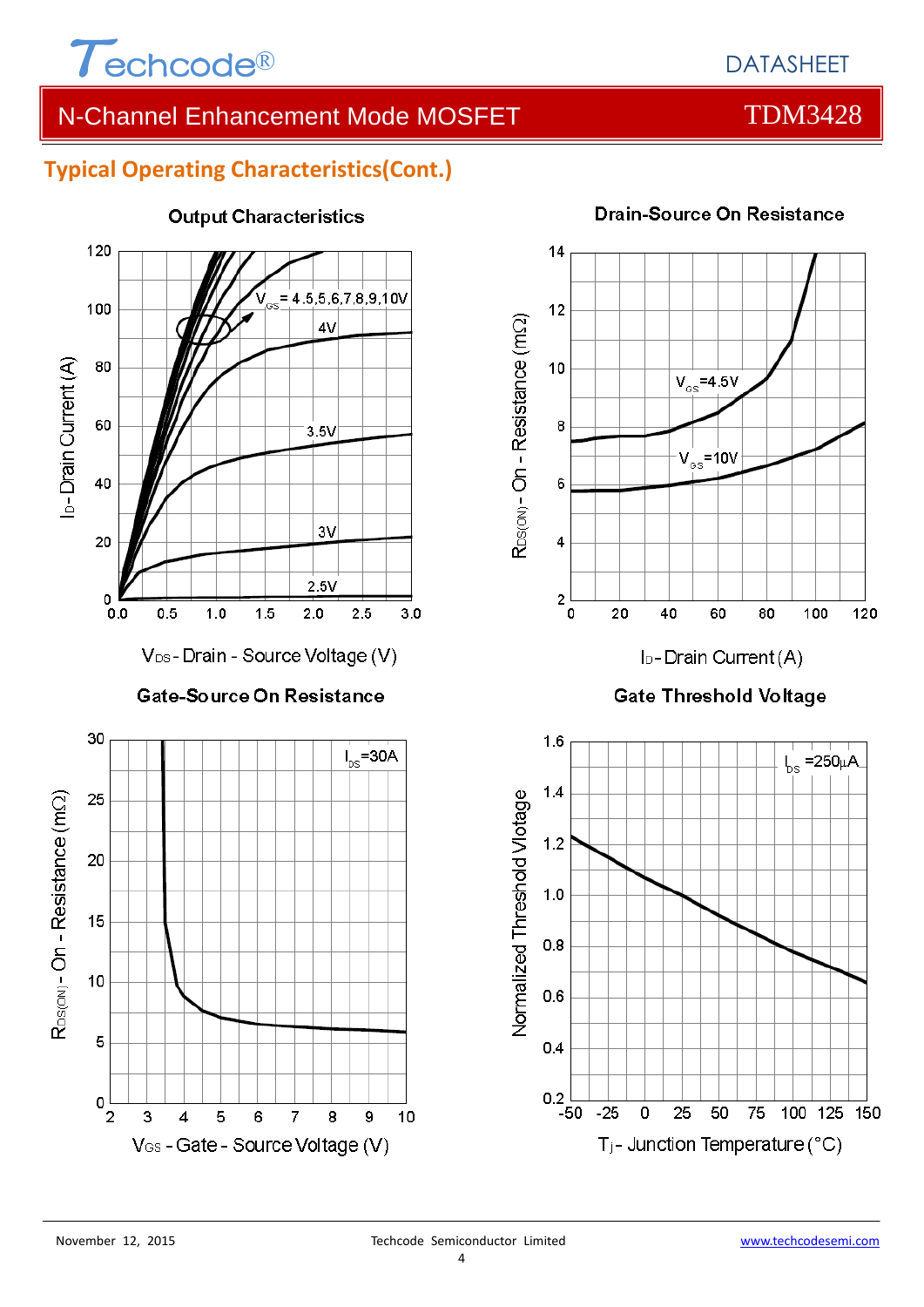

## **Typical Operating Characteristics (Cont.)**



## **Drain-Source On Resistance**



## **Source-Drain Diode Forward**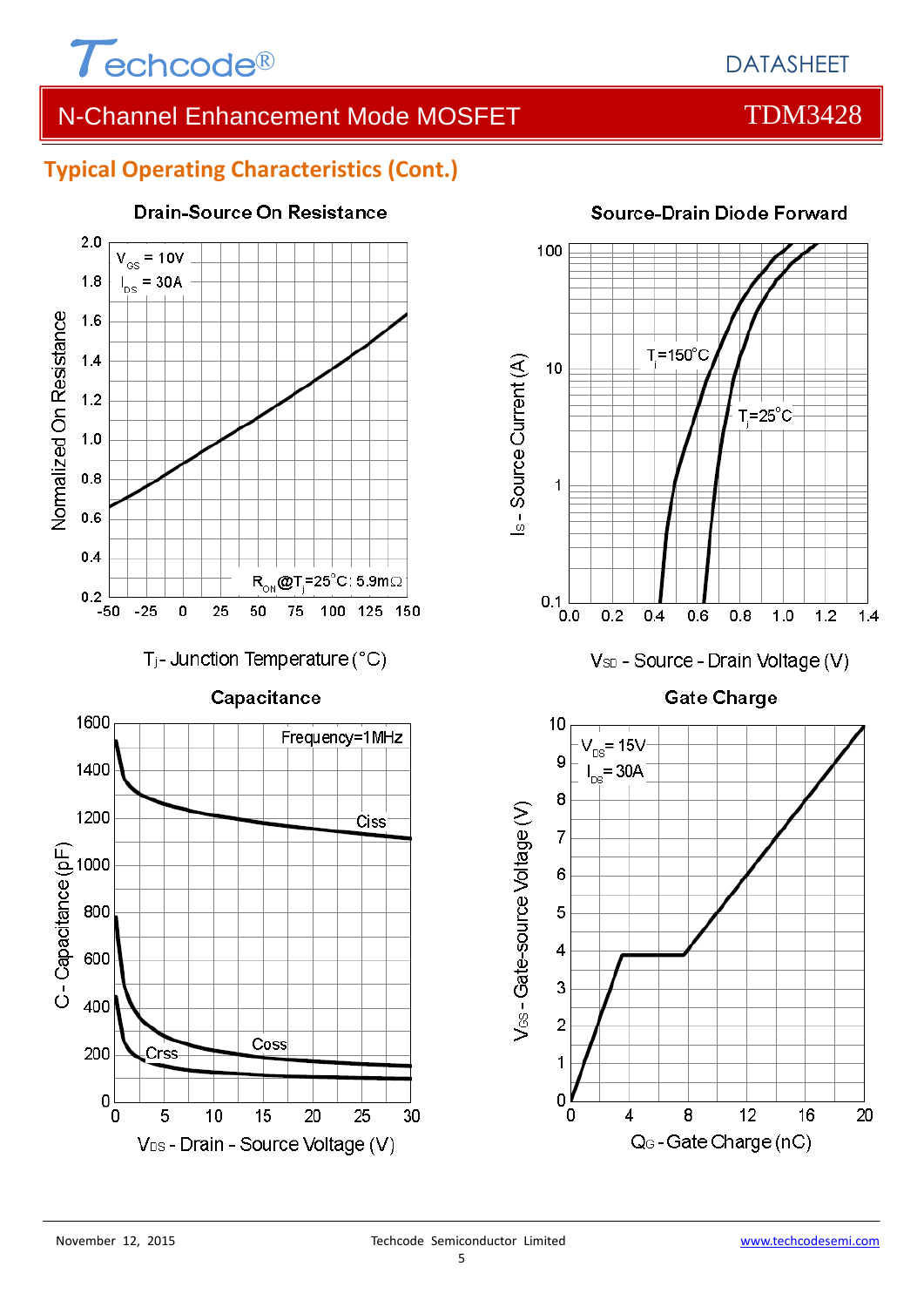

## **Package Information**

### TO252-3 Package













| <b>SYMBOL</b>  | mm          |            |             |  |  |
|----------------|-------------|------------|-------------|--|--|
|                | <b>MIN</b>  | <b>NOM</b> | <b>MAX</b>  |  |  |
| Α              | 2.20        | 2.30       | 2.40        |  |  |
| A1             | 0.00        |            | 0.20        |  |  |
| A2             | 0.97        | 1.07       | 1.17        |  |  |
| b              | 0.68        | 0.78       | 0.90        |  |  |
| b1             | 0.66        | 0.76       | 0.88        |  |  |
| b3             | 5.20        | 5.33       | 5.50        |  |  |
| C              | 0.43        | 0.53       | 0.63        |  |  |
| c1             | 0.41        | 0.51       | 0.61        |  |  |
| D              | 5.98        | 6.10       | 6.22        |  |  |
| D <sub>1</sub> | 5.30REF     |            |             |  |  |
| E              | 6.40        | 6.60       | 6.80        |  |  |
| E1             | 4.63        | 4.83       | 5.03        |  |  |
| е              | 2.286BSC    |            |             |  |  |
| Η              | 9.40        | 10.10      | 10.50       |  |  |
| L              | 1.38        | 1.50       | 1.75        |  |  |
| L1             | 2.90REF     |            |             |  |  |
| L2             | $0.51$ BSC  |            |             |  |  |
| L3             | 0.88        |            | 1.28        |  |  |
| L4             |             |            | 1.00        |  |  |
| L5             | 1.65        | 1.80       | 1.95        |  |  |
| θ              | $0^{\circ}$ |            | $8^{\circ}$ |  |  |
| $\theta$ 1     | $5^\circ$   | $7^\circ$  | $9^{\circ}$ |  |  |
| θ2             | $5^\circ$   | $7^\circ$  | $9^{\circ}$ |  |  |
| Κ              | 0.40REF     |            |             |  |  |

DATASHEET